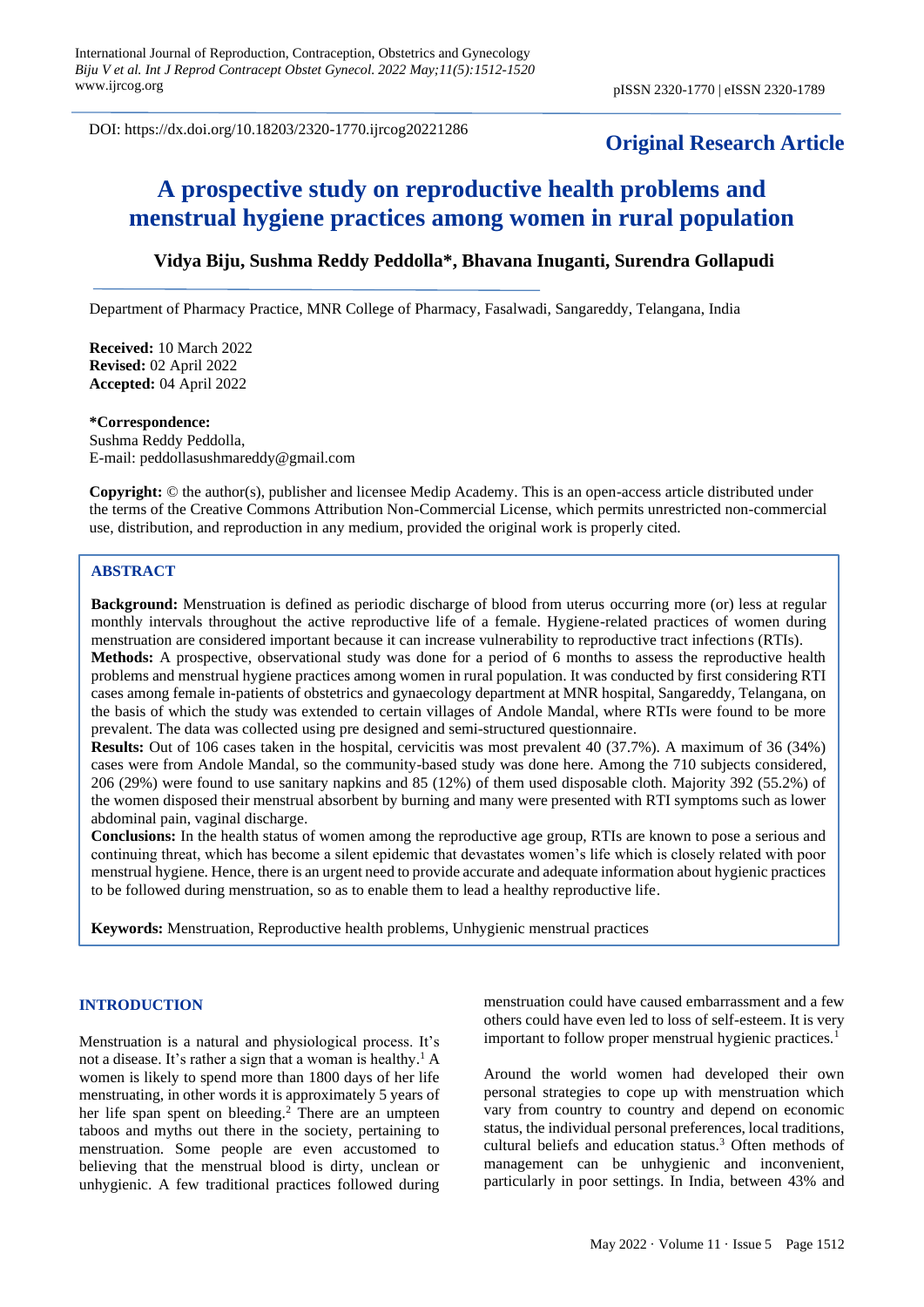88% of girls wash and reuse cotton clothes rather than use disposable pads. However reusable material may not be well sanitized because cleaning is often done without soap and with unclean water, social taboos and restrictions force drying indoors away from sunlight and open air. Unhygienic washing practices are particularly common in rural areas and amongst women and girls in lower socioeconomic groups.<sup>3</sup>

Genital hygiene is the major component of women's health and is very important for the protection of reproductive health. The genital area should be kept clean but excessive cleaning procedures which could disturb the vaginal flora should be avoided. Women's care and treatment of their vagina and genital area might affect their vulnerability to sexually transmitted infections (STIs including HIV) and other sexual and reproductive morbidities.<sup>4</sup>

Menstrual hygiene management (MHM) is characterized by practices such as the type of absorbent material used, frequency changed, associated body washing, methods of washing, drying and storing reusable pads as well as other contextual factors such as location of menstruation-related changing and washing practices. These practices can be influenced by water sanitation and hygiene (WASH) facilities at the household level and the quality of and access to, these facilities vary significantly between and within countries.<sup>5</sup> Because of lack of knowledge women end up with repeated use of unclean menstrual absorbent results in harboring of microorganisms that increases susceptibility to urinary, perineal, vaginal and pelvic infections.<sup>6</sup> Hygiene-related practices of women during menstruation are considered important because it can increase vulnerability to RTIs. Most of the adolescent girls in villages use rags and old clothes during menstruation, increasing susceptibility to RTIs.

Poor menstrual hygiene is one of the major reasons for the high prevalence of RTIs in the country and contributes significantly to female morbidity.<sup>1</sup> Poor menstrual hygiene can cause RTIs and urinary tract infections which might lead to chronic cervicitis and cervical cancer.<sup>1</sup> Chronic cervicitis is a very common disease affecting adult women physical and mental health and is predisposing condition for HPV, HIV infection and cervical cancer which is the most common cancer of female.

The presence of RTIs (especially ulcer causing STIs) can promote the acquisition and transmission of the human immunodeficiency virus  $(HIV)$ .<sup>7</sup> The biggest barrier to adoption of quality sanitary napkins in India turned out to be affordability and accessibility as nearly 70% of women said that their families cannot afford sanitary napkins. Over 88% of women resorted to shocking alternatives such as cloth, ashes and husk sand during menstruation, thereby causing severe reproductive health problems. Awareness on basic health and feminine hygiene is very low, with 75% rural women lacking adequate knowledge on menstrual hygiene and care. 97% gynecologists surveyed believe that sanitary napkins can act as a preventive measure against RTI, while 64% noted that it can act as a precautionary measure to reduce the risk of cervical cancer.<sup>1</sup>

RTIs have wide spread effects on the health and well-being of men, women, young people and newborns. As the women are clearly at greater risk of infection and carry the greater burden of the disease it can pose a threat to a man's fertility. Hence here was an attempt to study the health problems and menstrual hygiene practices with the objectives to assess the reproductive health problems and also the knowledge and attitude regarding the menstrual hygiene practices among women.

## **METHODS**

A prospective, observational study was conducted among the women attending the obstetrics and gynaecology department of MNR hospital, Fasalwadi, Sangareddy District, Telangana and villages in Andole Mandal, Sangareddy district, Telangana for a period of six months from November 2018 to April 2019. A total of 106 cases were considered in the hospital-based study and total of 710 subjects were recruited in the community based study.

Our study was approved by the institutional ethical committee (IEC). According to the objectives, a predesigned, semi-structured questionnaire was prepared with the opinion of experts of department of gynaecology and community medicine. The subjects included were nonpregnant women of reproductive age (18-45 years) admitted in the obstetrics and gynaecology ward with reproductive health problems and those excluded were women meeting one or more of the following criteria had a hysterectomy, taken a course of antibiotics during the previous three weeks and women who refused to give the consent. A total of 106 subjects were taken and interviewed using a pre-designed, semi-structured questionnaire which was translated into vernacular language while collecting the data.

The women belonging to certain villages of Andole Mandal were more among the selected cases diagnosed with RTIs in the hospital-based study. Hence, the community-based study was extended to these regions. Out of 738 subjects aged between 18 to 45 years, 13 were those who did not respond and 15 were excluded from the study. So, the ultimate sample size at the end of the study was 710. They were interviewed by using the semistructured questionnaire which elicits information relating to socio-demographic and economic factors, menstrual hygiene practices and symptoms suggestive of RTI such as excessive vaginal discharges, foul smelling, vaginal itching, lower abdominal pain.

Reproductive health assessment was done based on symptoms suggestive of reproductive tract infection, urinary tract infection and on reported symptoms related to problems of menstruation. Privacy of the participants was maintained. The collected information was kept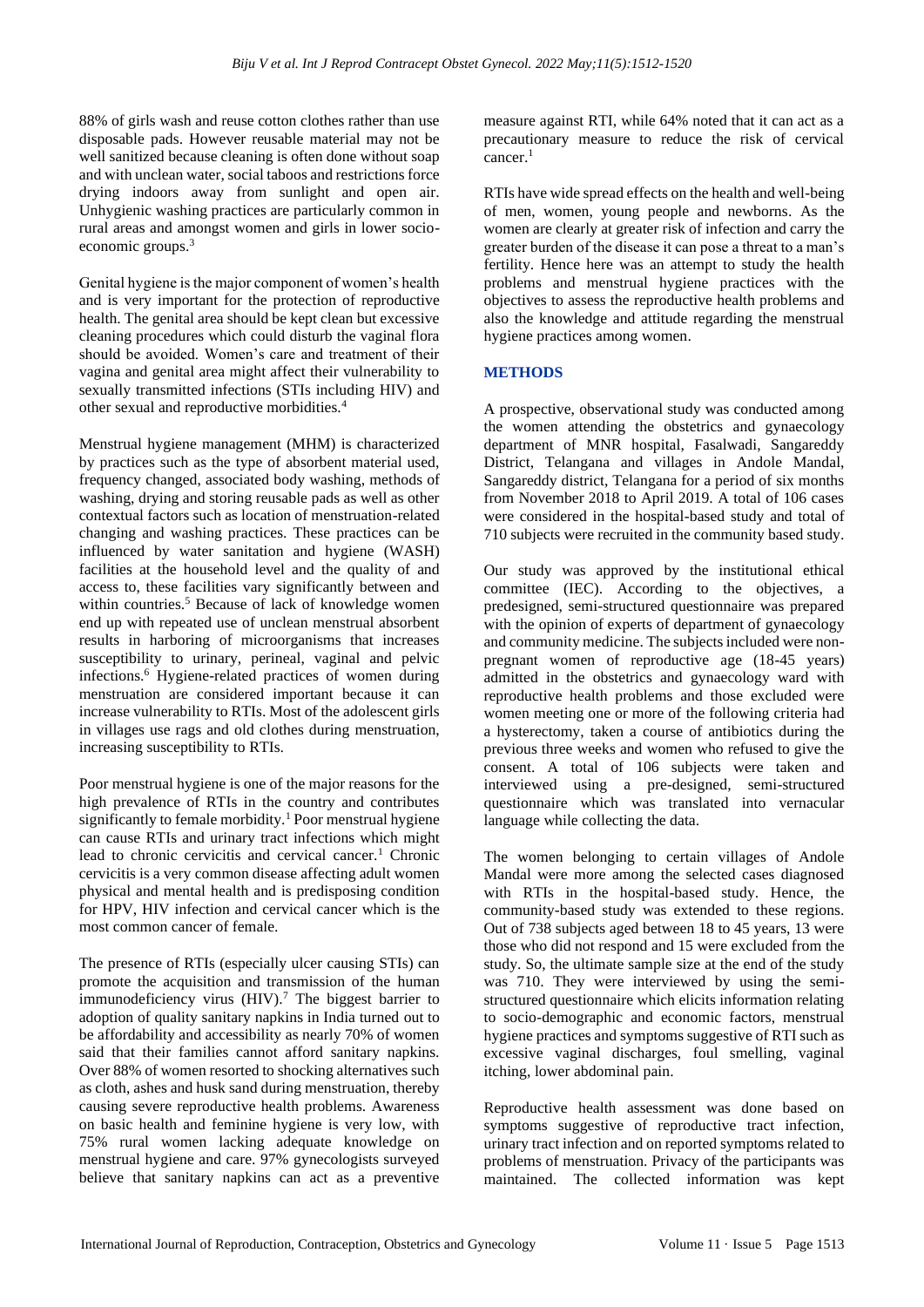confidential throughout the study and was used only for the research purpose.

After completion of data collection, the data was tabulated to obtain graphs, pie charts and also to draw the percentages. Being an observational study, the results as well as the significance of the study was calculated by extracting percentage values from the collected data.

## **RESULTS**

#### *Hospital based study*

Out of 106 patients, half of the women (50.9%) belonged to the age group 36-45 years and the least (13.2%) were found between 18-26 years. A majority (98.1%) of them were married. In the educational status, 74.5% of the women were illiterates and 25.5% were found to have educational qualifications. Working women contributed to the major part (67.8%) of the study, which included 27.3% of labourers, 33.9% of agriculture workers and 6.6% were involved in other works (Figure 1).

Among the symptoms suggestive of RTIs, lower abdominal pain was more prevalent (84.9%) among the patients. The other symptoms observed were vaginal discharge (72.6%), dysmenorrhea (54.7%), backache (51.8%), burning micturition (36.7%), malodorous smell (32%), heavy bleeding (29.2%), dyspareunia (26.4%), vulvovaginal itching (19.8%), genital ulcer (9.4%), amenorrhea (9.4%), fever (8.4%), inguinal swelling (5.6%) and between menses bleeding (2.8%). Certain other symptom such as postcoital bleeding was experienced by 12.3% of the patients (Figure 2).

Majority of the patients (38.7%) out of 106 were diagnosed with cervicitis. The next common diagnosis were vaginitis and vaginal candidiasis, whose occurrence was found to be 9.4% each, followed by PID, fibroid uterus (8.5%) each, infertility (7.6%), trichomoniasis (6.6%), ovarian cyst (4.7%), amenorrhea (3.8%) and carcinoma (2.8%) (Table 1).

The prevalence of reproductive health problems was found to be maximum in Andole Mandal (34%), followed by Mogudampally (15.4%), Hathnoora (13.2%), Vatpally (12.5%), Ameenpur (10.8%), Raikode (7.6%) and the least was found in Pulkal Mandal (6.5%). Based on these findings, our study was extended to the villages of Andole Mandal, where the reproductive health problems were found to be more prevalent.

## *Community-based study*

In the community-based study, out of 738 study subjects, 13 did not respond and 15 were excluded from the study. So, the ultimate sample size at the end of the study was 710, as, out of 738, 28 subjects either did not give consent or were not considered for the study.

Out of 710 patients, about half of the women (49.4%) belonged to the age group 27-35 years and the least (19.8%) were found between 18-26 years. A majority (90.2%) of them were married. In the educational status, 65% of the women were illiterates and 34.9% were found to have educational qualifications. Working women contributed to the major part (78.9%) of the study, which included 30.5% of labourers, 37.1% of agriculture workers and 11.3% were involved in other works. Most of the women belonged to the middle class (57.8%), followed by upper middle class (25%), upper class (8%), lower middle class (7.5%) and least (1.7%) in the lower class.

Most of the women were unaware (72.3%) about menstruation prior to attaining menarche and only 27.6% were about it. Among the aware subjects, the main source of information were friends (39.2%), followed by sister in 31.6% and mother in 15.8% of the subjects. 72.5% of the subjects were aware about the sanitary napkins in contrast to 27.5% who were unaware of it (Table 2).

76.2% of the subjects had regular menstrual cycles, whereas 23.8% experienced irregularities. The menstrual flow was only spotting in 10%, mild in 12.1%, moderate in 62.1% and heavy in 15.8% of the subjects. Almost half of the subjects (49%) used homemade reusable cloth and 11.9% used homemade disposable cloth. Only 29% women preferred to use sanitary napkins and 10% used both sanitary napkins as well as homemade reusable cloth. High cost (47.2%) and inconvenience (37.5%) were the major reasons for not using sanitary napkins, followed by difficulty to dispose (14.5%) and shyness (0.8%) (Table 3).

Out of 710 subjects 99% of the women used soap and water to wash the homemade reusable cloth. Majority of the subjects (62.6%) followed an unhygienic method of drying the reusable cloth by drying it inside the house without the presence of sunlight. 19.5% of women dried the reusable cloth outside the house in the absence of sunlight and only 17.4% preferred drying it outside the house in sunlight. Most of the women (55.2%) burnt the sanitary napkin (or) cloth, followed by pit toilet  $(22.8\%)$ , flush in toilet (12%), refuse bin (8.6%) and thrown discriminately (1.4%) (Table 4).

Out of 710 subjects, 37% were present with soreness in between their thighs and 63% did not have any kind of sore appearance between the thighs.

Among the 710 subjects, 64.5% were found to change the used absorbent twice (or) more per day in contrast to 35.5% women who changed it only once a day. The frequency of changing the undergarments was once a day in 91% and alternate day in 9% of the subjects. Most of the patients (35.5%) cleaned their pubic hair once in 3-4 months and those who cleaned it weekly was found to be the least (6%). There was no much variation between the subjects who washed the external genitalia  $\langle 2 (52.5\%)$  and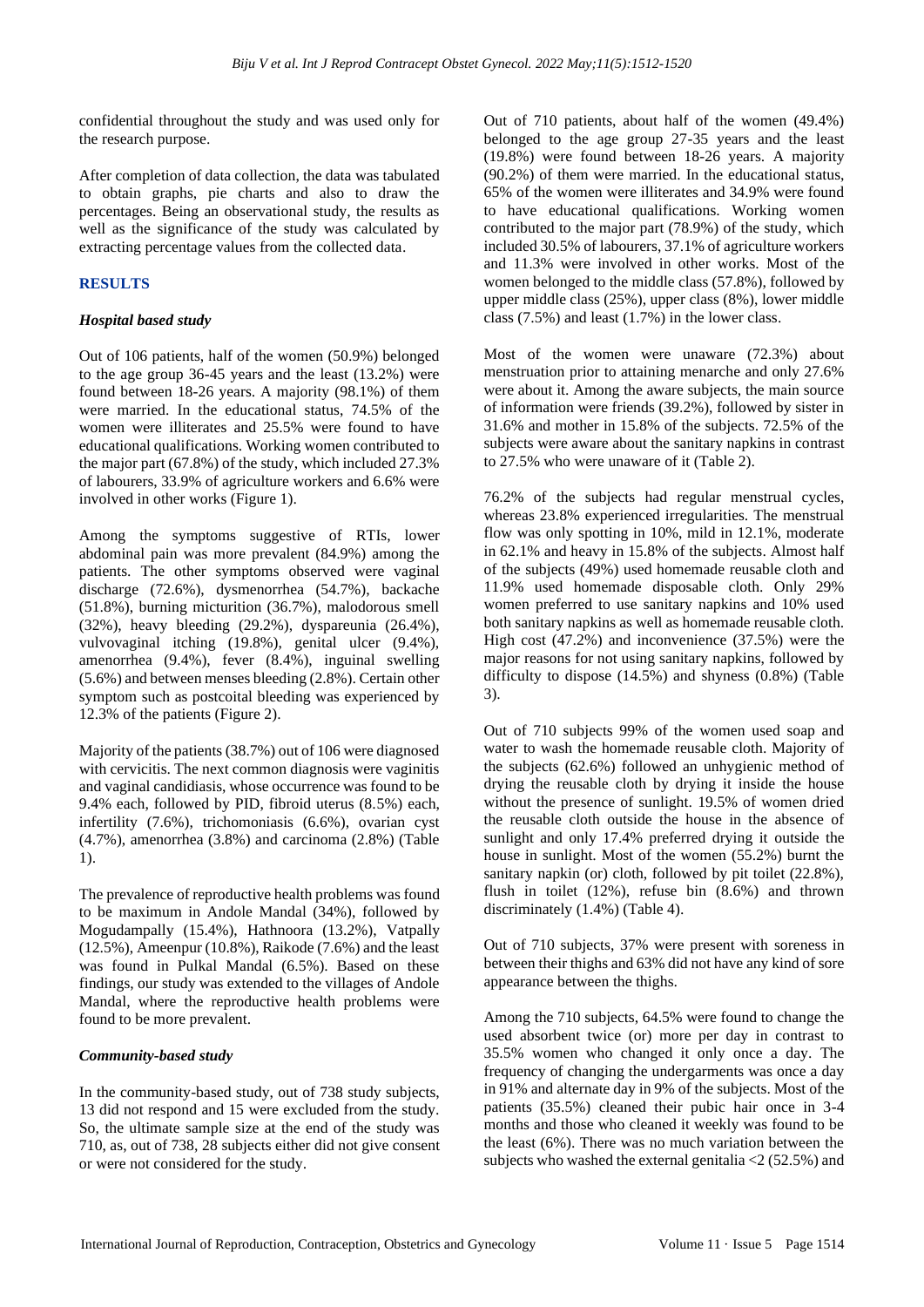>2 (47.5%) times a day during their menstruation period (Figure 3).

Maximum women (87.7%) were restricted from attending religious functions. Other restrictions followed were doing household works (10.4%), sleeping on routine bed (6.7%) and touching stored food (90.7%) (Table 5). Majority of the patients were found to experience the premenstrual syndrome symptoms. Maximum of them (53%) had lower abdominal pain, followed by backache (45.2%), mood swings (8.2%), headache (4.4%), fatigue and weakness (6.3%) and 1.5% women experienced certain other symptoms like white discharge prior to menstruation (Figure 4).

## **Table 1: Diagnosed reproductive health problems.**

| <b>Diagnosis</b>           | <b>No. of patients</b> | Percentage (%) |
|----------------------------|------------------------|----------------|
| <b>Vaginitis</b>           | 10                     | 9.4            |
| <b>Cervicitis</b>          | 41                     | 38.7           |
| <b>PID</b>                 | $\mathbf Q$            | 8.5            |
| <b>Carcinoma</b>           | 3                      | 2.8            |
| <b>Infertility</b>         | 8                      | 7.6            |
| <b>Trichomoniasis</b>      |                        | 6.6            |
| <b>Vaginal candidiasis</b> | 10                     | 9.4            |
| Ovarian cyst               |                        | 4.7            |
| Amenorrhea                 |                        | 3.8            |
| <b>Fibroid uterus</b>      | Q                      | 8.5            |

#### **Table 2: Awareness about menstruation.**

| <b>Awareness about menstruation</b>        |                  | No. of subjects | Percentage $(\% )$ |
|--------------------------------------------|------------------|-----------------|--------------------|
| <b>Awareness about menstruation before</b> | Aware            | 196             | 27.6               |
| attaining menarche                         | Unaware          | 514             | 72.3               |
| Source of information about                | Mother           | 31              | 15.8               |
| menstruation before attaining              | <b>Sister</b>    | 62              | 31.6               |
| menarche among those who were              | Friend           | 77              | 39.2               |
| aware                                      | Others           | 26              | 13.2               |
| Awareness about the sanitary napkins       | Aware            | 515             | 72.5               |
|                                            | <i>(Jnaware)</i> | 195             | 27.5               |

## **Table 3: Menstrual hygiene practices.**

| <b>Menstrual hygiene practices</b>           |                                 | No. of subjects | Percentage (%) |
|----------------------------------------------|---------------------------------|-----------------|----------------|
| <b>Menstrual cycle</b>                       | Regular                         | 541             | 76.2           |
|                                              | Irregular                       | 169             | 23.8           |
|                                              | Only spotting                   | 71              | 10             |
| <b>Menstrual flow</b>                        | Mild                            | 86              | 12.1           |
|                                              | Moderate                        | 441             | 62.1           |
|                                              | Heavy                           | 112             | 15.8           |
| Type of material used during<br>menstruation | Sanitary napkins                | 206             | 29             |
|                                              | Homemade disposable cloth       | 85              | 11.9           |
|                                              | Homemade reusable cloth         | 348             | 49             |
|                                              | Both Napkins and reusable cloth | 71              | 10             |
| <b>Reason for not using sanitary napkins</b> | High cost                       | 238             | 47.2           |
|                                              | Inconvenient                    | 189             | 37.5           |
|                                              | Difficulty to dispose           | 73              | 14.5           |
|                                              | <b>Shyness</b>                  | 04              | 0.8            |

#### **Table 4: Handling of homemade reusable cloth.**

| Menstrual hygiene practices        |                | No. of subjects Percentage $(\%)$ |    |
|------------------------------------|----------------|-----------------------------------|----|
| Agent used for washing of homemade | Soap and water | 415                               | 99 |
| reusable cloth                     | Water          | 04                                |    |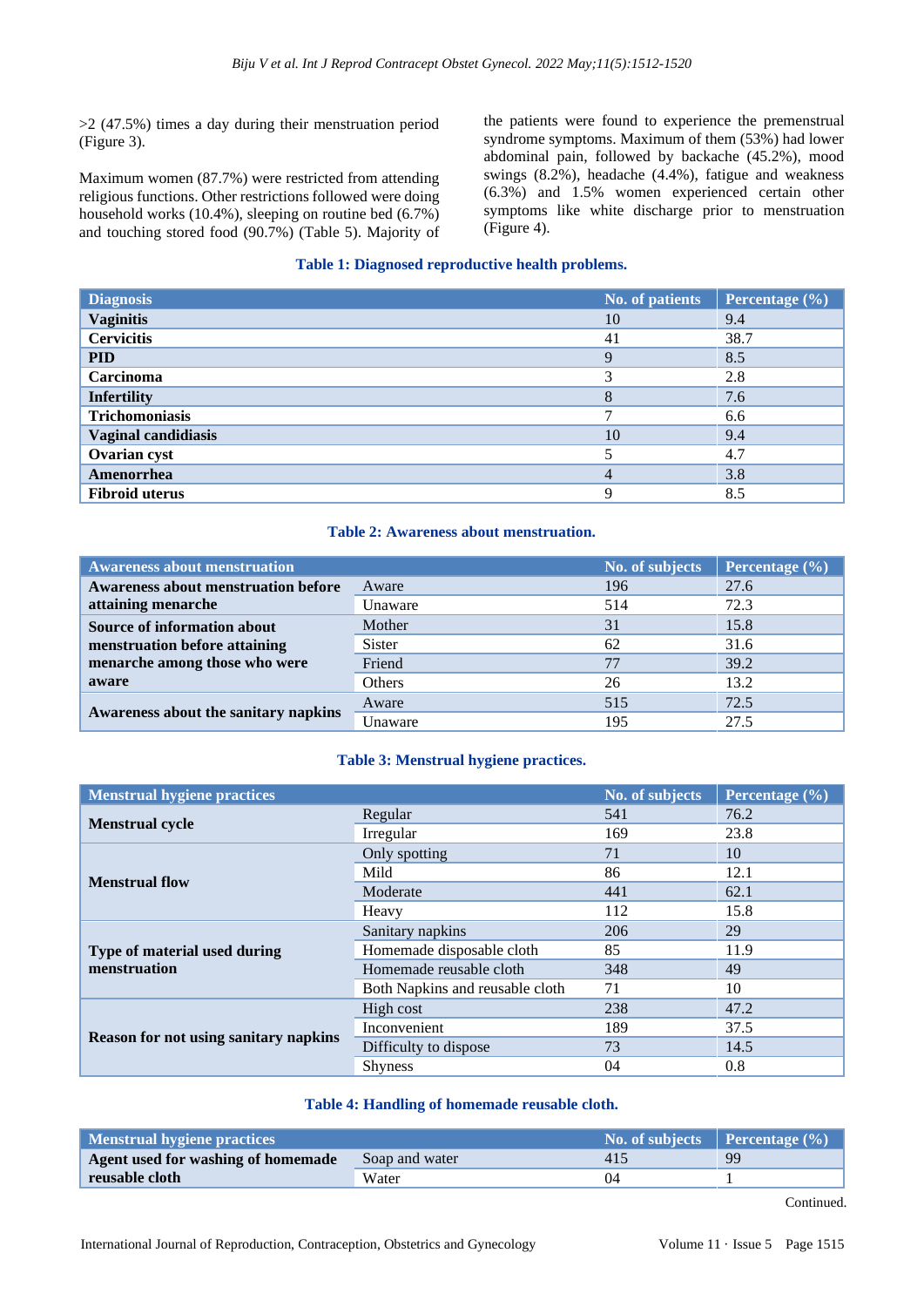| Menstrual hygiene practices                        |                                    | No. of subjects | Percentage (%) |
|----------------------------------------------------|------------------------------------|-----------------|----------------|
| Drying of homemade reusable cloth                  | Outside the house in sunlight      | 73              | 17.4           |
|                                                    | Outside the house without sunlight | 82              | 19.5           |
|                                                    | Inside the house                   | 260             | 62.6           |
| Method of disposable of napkins/cloth<br>$(n=710)$ | Pit toilet                         | 162             | 22.8           |
|                                                    | Refuse bin                         | 61              | 8.6            |
|                                                    | <b>Burning</b>                     | 392             | 55.2           |
|                                                    | Flush in toilet                    | 85              | 12             |
|                                                    | Thrown indiscriminately            | 10              | 1.4            |

# **Table 5: Restrictions during menstruation.**

| <b>Restrictions during menstruation</b> | No. of subjects | <b>Percentage</b> $(\% )$ |
|-----------------------------------------|-----------------|---------------------------|
| <b>Attending religious functions</b>    | 623             | 87.7                      |
| <b>Household works</b>                  | 74              | 10.4                      |
| Sleep on routine bed                    | 48              | 6.7                       |
| <b>Touching stored food</b>             | 644             | 90.7                      |
| <b>Others</b>                           | 00              |                           |

# **Table 6: Symptoms suggestive RTIs.**

| <b>Symptoms suggestive of RTIs</b> | No. of subjects | Percentage $(\% )$ |
|------------------------------------|-----------------|--------------------|
| <b>Backache</b>                    | 351             | 49.4               |
| Vaginal discharge                  | 395             | 55.6               |
| Lower abdominal pain               | 408             | 57.5               |
| <b>Vulvovaginal itching</b>        | 98              | 13.8               |
| <b>Burning micturition</b>         | 74              | 10.4               |
| <b>Dysmenorrhea</b>                | 381             | 54                 |
| Amenorrhea                         | 73              | 10.3               |
| <b>Genital ulceration</b>          | 31              | 4.4                |
| <b>Inguinal swelling</b>           | 14              | $\overline{2}$     |
| <b>Dyspareunia</b>                 | 53              | 7.5                |
| <b>Malodorous smell</b>            | 81              | 11.4               |
| <b>Heavy bleeding</b>              | 144             | 20.3               |
| Fever                              | 17              | 2.4                |
| <b>Between menses bleeding</b>     | 34              | 4.8                |



**Figure 1: Socio-demographic characters of the patients.**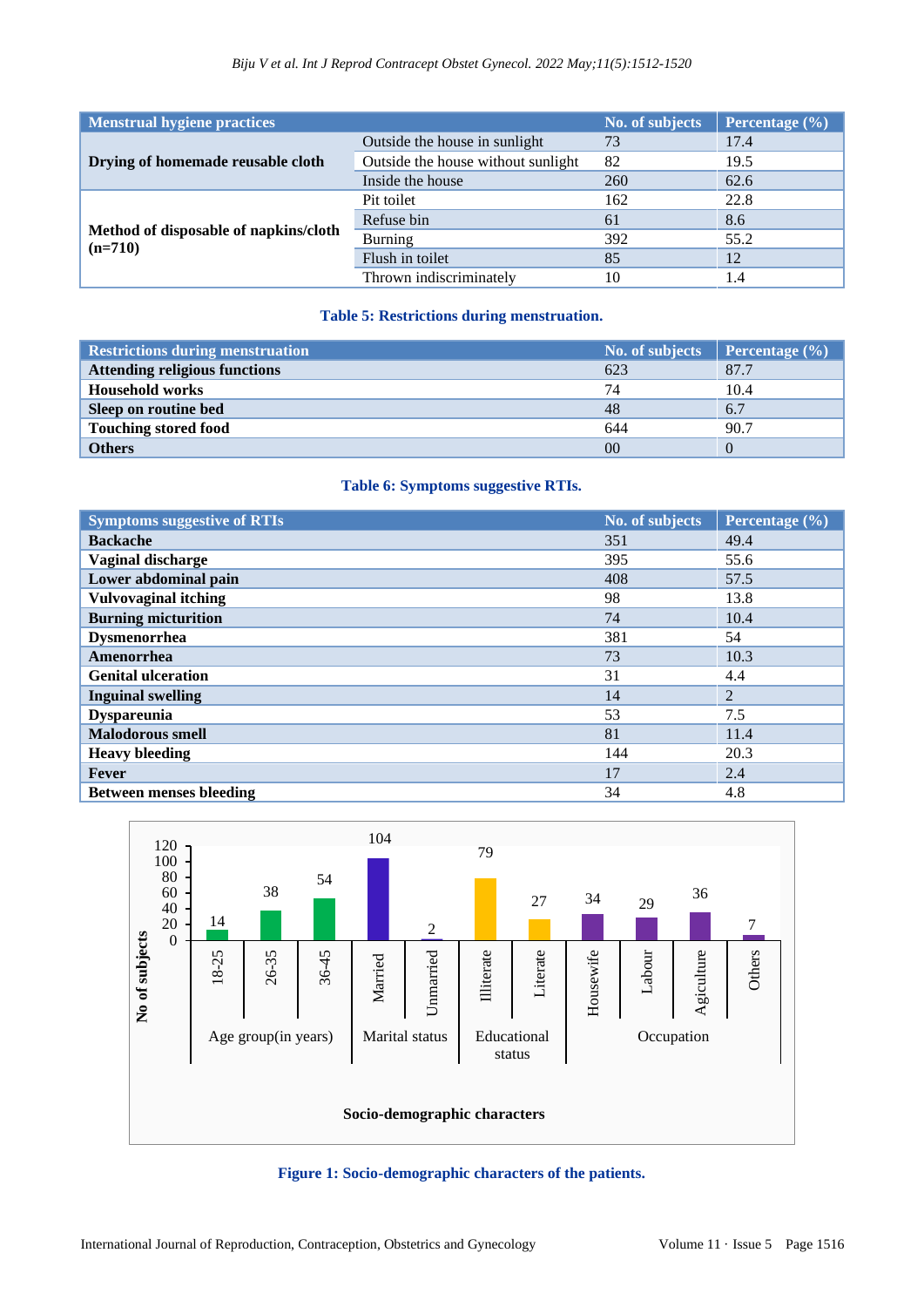





**Figure 3: Personal hygiene practice.**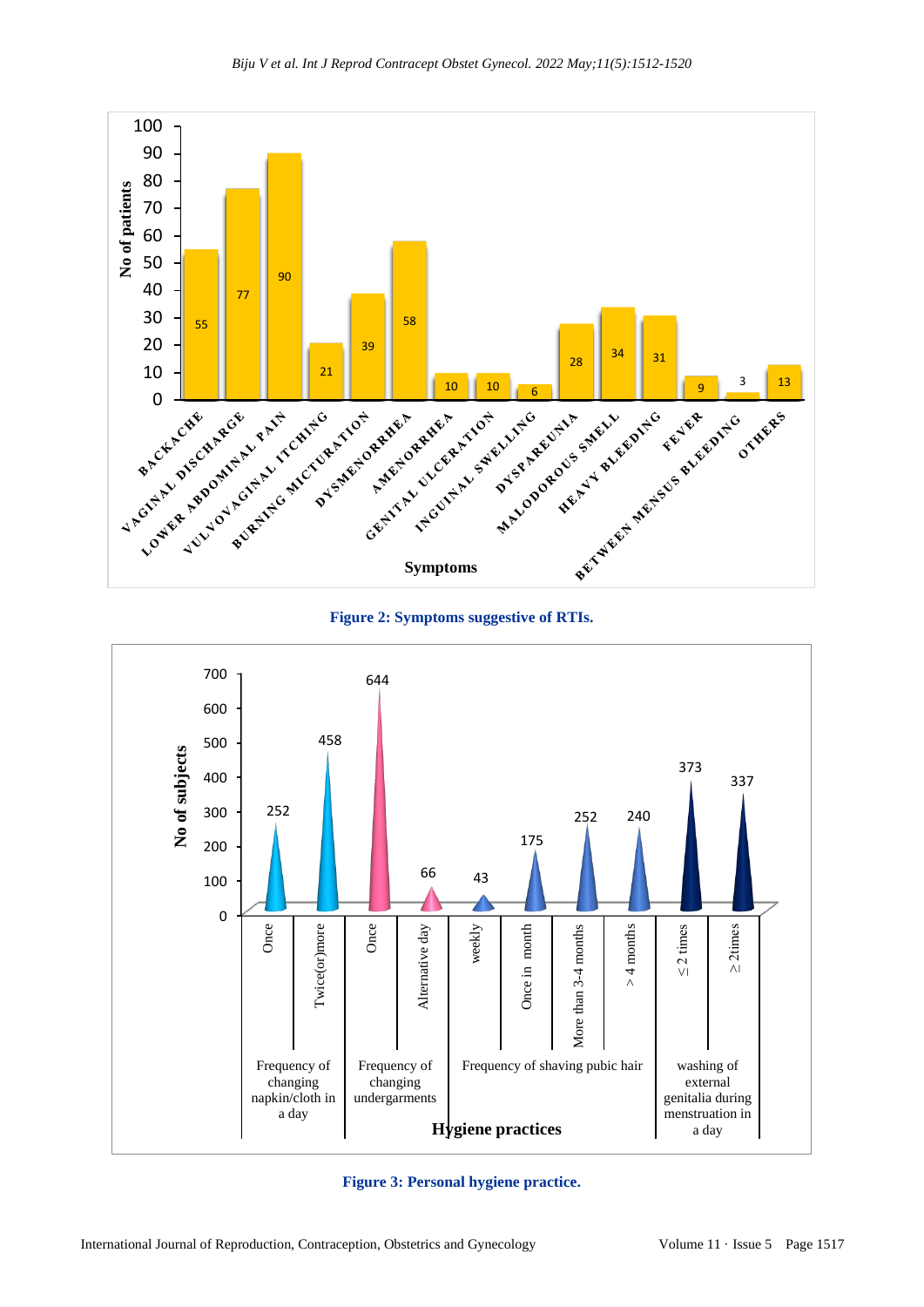

**Figure 4: Premenstrual syndrome symptoms.**

Among the symptoms suggestive of RTIs, lower abdominal pain was more prevalent (57.5%) among the patients. The other symptoms observed were vaginal discharge (55.6%), dysmenorrhea (54%), backache (49.4%), heavy bleeding (20.3%), vulvovaginal itching (13.8%), malodorous smell (11.4%), burning micturition (10.4%), amenorrhea (10.3%), dyspareunia (7.5%), between menses bleeding (4.8%). genital ulcer (4.4%), fever (2.4%) and inguinal swelling (2%). These symptoms suggest a higher risk of reproductive tract infections among the subjects (Table 6).

## **DISCUSSION**

Vaginal infection is an important women's health problem associated with negative impacts on sexual and family lives and has a tendency of increasing prevalence worldwide. Genital hygiene has a key role in preventing genital infections. Early recognition of vaginal infections, initiating appropriate treatment and taking necessary precautions were essential in protecting and improving women's health.<sup>5</sup>

The present prospective, observational study was undertaken among women with the aim to study the menstrual hygiene practices and reproductive tract infections in rural population. Our study included all women in the age group 18-45 years, whereas majority studies done previously on menstrual problems have been confined to adolescents. Among the overall study population, half of the patients (50.9%) belonged to the age group 36-45 years. Almost two-thirds of the patients (74.5%) were illiterates, whereas 25.5% were literates.

Study done by Hamed found that 54% of women were facing the symptom of abnormal vaginal discharge, whereas our study showed that 72.6% of women experienced the same.<sup>5</sup> Our study showed that 38.7% and 9.4% of women were suffering with cervicitis and vaginitis, which was comparable to the study done by Kamini et al where the percentages were 9.54% and 12.14%.<sup>8</sup> PID was reported as 8.5% which was comparable to the study done by Vasireddy et al in Andhra Pradesh where it was found to be  $2.5\%$ .

Based on the above findings, the study was extended among the study population in rural areas of Andole Mandal, Telangana. In current study, maximum women belonged to the age group of 26-35 years. Correct information and education regarding menstruation and reproductive health was still a big challenge in India and most of the developing countries. Overall 65% of the women were illiterate which was really an issue of concern. In the current study 29% of women were using sanitary napkins and 49% of them were using reusable cloth, while study conducted by Palak et al found that 53.7% of women were using sanitary napkin and study conducted by Barthakur et al.<sup>10,11</sup> 52.5% used sanitary napkins and only 35.7% of them were cloth users. In our study the main reasons of women not using sanitary napkins included affordability, difficult to dispose, shyness, unavailability and inconvenience.

In the study done by Tegegne et al reasons for not using sanitary napkins included lack of money, feeling ashamed to buy from shops, unavailability and some of them didn't know how to use them.<sup>12</sup> Majority 76.2% of women had regular menstrual cycle (28-35 days) which was comparable with the study by Priya et al.<sup>6</sup> More than half of the women 62.1% have normal menstrual flow and 15.8% women have excessive menstrual flow. Most of the women 72.3% were unaware of menstruation before attaining menarche. This finding was comparable with a study done by Dasgupta et al.<sup>13</sup> They found that 67.5% of girls were aware of menstruation before attaining menarche.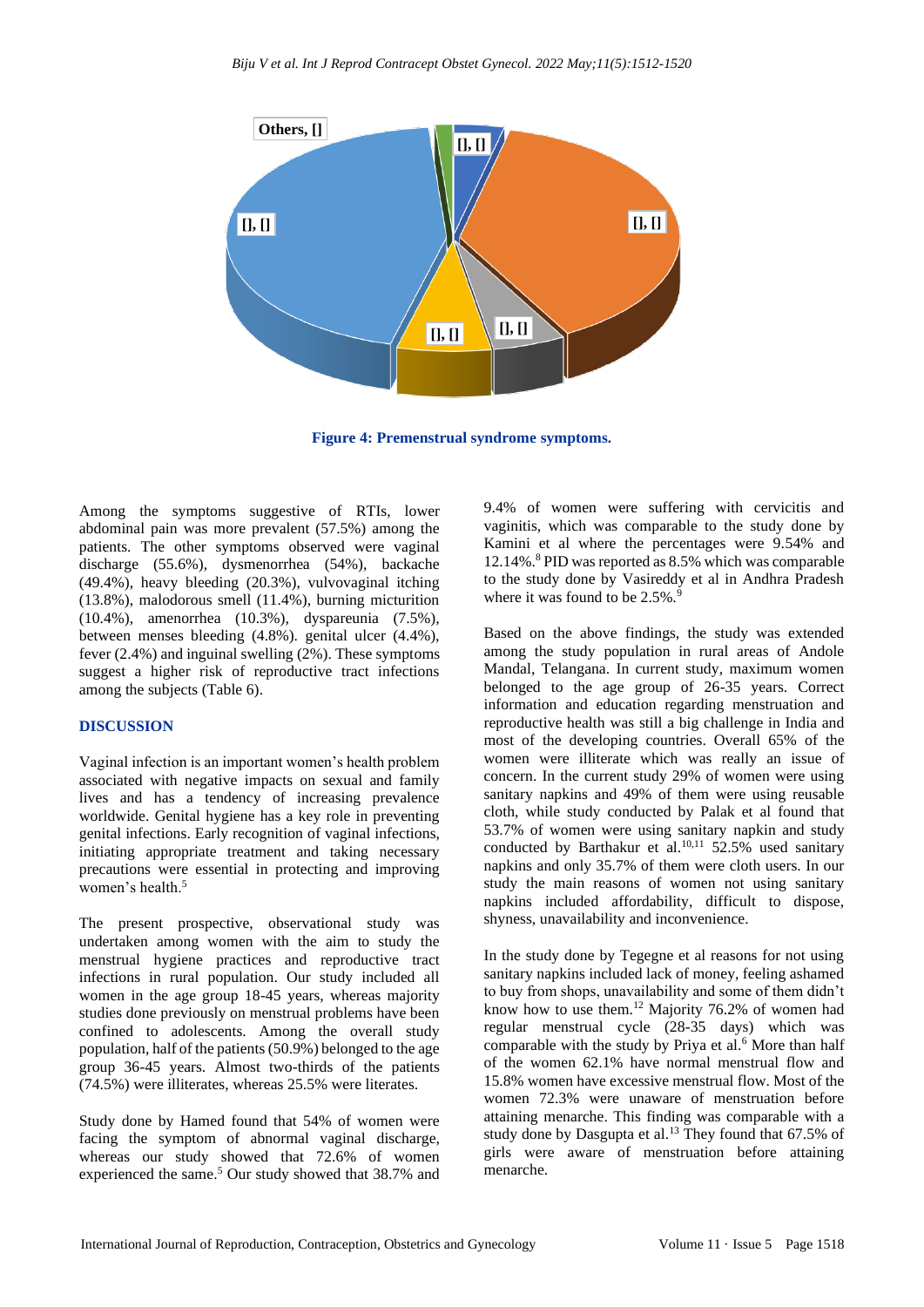This study showed that the changing time of soaked absorbent was satisfactory (twice or more in a day) in majority of the women (64.5%) during menstruation and dangerously 35.5% of women changed only once a day. Similar study findings were obtained by Priya et al.<sup>6</sup> In the present study 55.2% of the subjects disposed their used absorbent by burning, 22.8% by pit toilet, 8.6% by refuse bin, 1.4% of them thrown indiscriminately and 12% by flush in toilet which may lead to clogging in the toilet sanitary system that can lead to operational and maintenance cost and that could lead to public health burden. In this present study the women who practiced cleaning of external genitalia ≤2 times per day was 52.5% and ≥2 times per day was 47.5% which was comparable with the study done by Fakhri et al in which 19.7% always or occasionally avoided washing their genitals after urinating.<sup>14</sup>

Our study noted that 87.7% of women were restricted to worship during menstruation which was similar to the study done by Mudey et al.<sup>15</sup> Food taboos were common during menstruation and 90.7% of the women were restricted to touch the stored food. Among cloth users 99% women used soap and water for cleaning their reusable cloths which was comparable with the study done by Sharanya, Barman et al reported that 81% and 69.8% respectively cleaned with soap and water.<sup>16,17</sup> According to the study done by Barthakur et al.<sup>11</sup> 30.3% women didn't dry the clothes under sunlight unlike our study, in which only 27% women dried the clothes under sunlight.

It was observed that lower abdominal pain was the most common response of women as complaint during menstruation (52.8%), followed by backache (45.2%) and mood swings (8.2%) which was compared to the study done by Shoor where 63.1% of girls suffered from premenstrual syndrome and pain abdomen was the most common response of school girls as complaint during menstruation (40%), followed by backache (26.1%) and irritability  $(17.3\%)$ .<sup>18</sup>

The findings of our study can be generalized and applied to all the rural women of India with similar socioeconomic and cultural background. Women need to be educated about MHM and significance of menstruation and use of satisfactory absorbent material so as to enable them to lead a healthy reproductive life.

## **CONCLUSION**

In the health status of women in the reproductive age group, RTIs are known to pose a serious and continuing threat, which has become a silent epidemic that devastates women's life, is closely interrelated with poor menstrual hygiene. The lack of awareness keeps them from revealing the various symptoms related to RTIs, which will only add on the burden of complications. Our study highlights the need to provide accurate and adequate information about hygienic practices to be followed during menstruation, so as to enable them to lead a healthy reproductive life. The provision of pads (or) their increased accessibility will not give a complete solution for menstrual related problems (or) genito-urinary illness. In addition to that, more emphasize has to be given on adequate changing times of soaked absorbent, adequate number of times of cleaning the external genitalia, sanitary material used for cleaning purpose and method of disposal of used menstrual absorbent among women in this area. Poor knowledge and awareness regarding menstruation can be due to low level of education. Hence, appropriate education on reproductive health and hygiene should be given by the health care workers as well as through various government awareness programs. Proper menstrual hygiene and correct perceptions can protect the women from reproductive health issues. They should be aware about its effect on their forthcoming reproductive health. The information passed on to an adolescent girl by a mother is very crucial as a physically and mentally healthy girl can become a healthy adult female in her future life.

## **ACKNOWLEDGMENTS**

We acknowledge our sincere gratitude to Dr. V. Alagarsamy, professor and principal, MNR college of pharmacy, Dr. P. Subhash Chandra Bose, HOD, department of pharmacy practice, MNR college of pharmacy and Dr. B. Sandhya Rani, HOD, department of obstetrics and gynaecology, MNR medical college and hospital.

*Funding: No funding sources Conflict of interest: None declared Ethical approval: The study was approved by the Institutional Ethics Committee*

## **REFERENCES**

- 1. Soothe Health Care. Cervical-Cancer-Research, 2017. Available at: http://soothehealthcare.com/wpcontent/uploads/pdfs/. Accessed on 20 February 2022.
- 2. Anand E, Singh J, Unisa S. Menstrual hygiene practices and its association with reproductive tract infections and abnormal vaginal discharge among women in India. Sex Reprod Health. 2015;6(4):249- 54.
- 3. Das P, Baker KK, Dutta A, Swain T, Sahoo S, Das BS, et al. Menstrual hygiene practices, WASH access and the risk of urogenital infection in women from Odisha, India. PLoS One. 2015;10(6):1-16.
- 4. Jain M, Jain S. Chronic cervicitis: role of adult autologus stem cells. Int J Reprod Contracept Obstet Gynaecol. 2017;6(6):2202-6.
- 5. Hamed AG. The impact of genital hygiene practices on the occurrence of vaginal infection and the development of a nursing fact sheet as prevention massage for vulnerable women. IOSR J Nursing Health Sci. 2015;4(6):55-64.
- 6. Priya SH, Nandi P, Seetharaman N, Ramya MR, Nishanthini N, Lokeshmaran A. A study of menstrual hygiene and related personal hygiene practices among